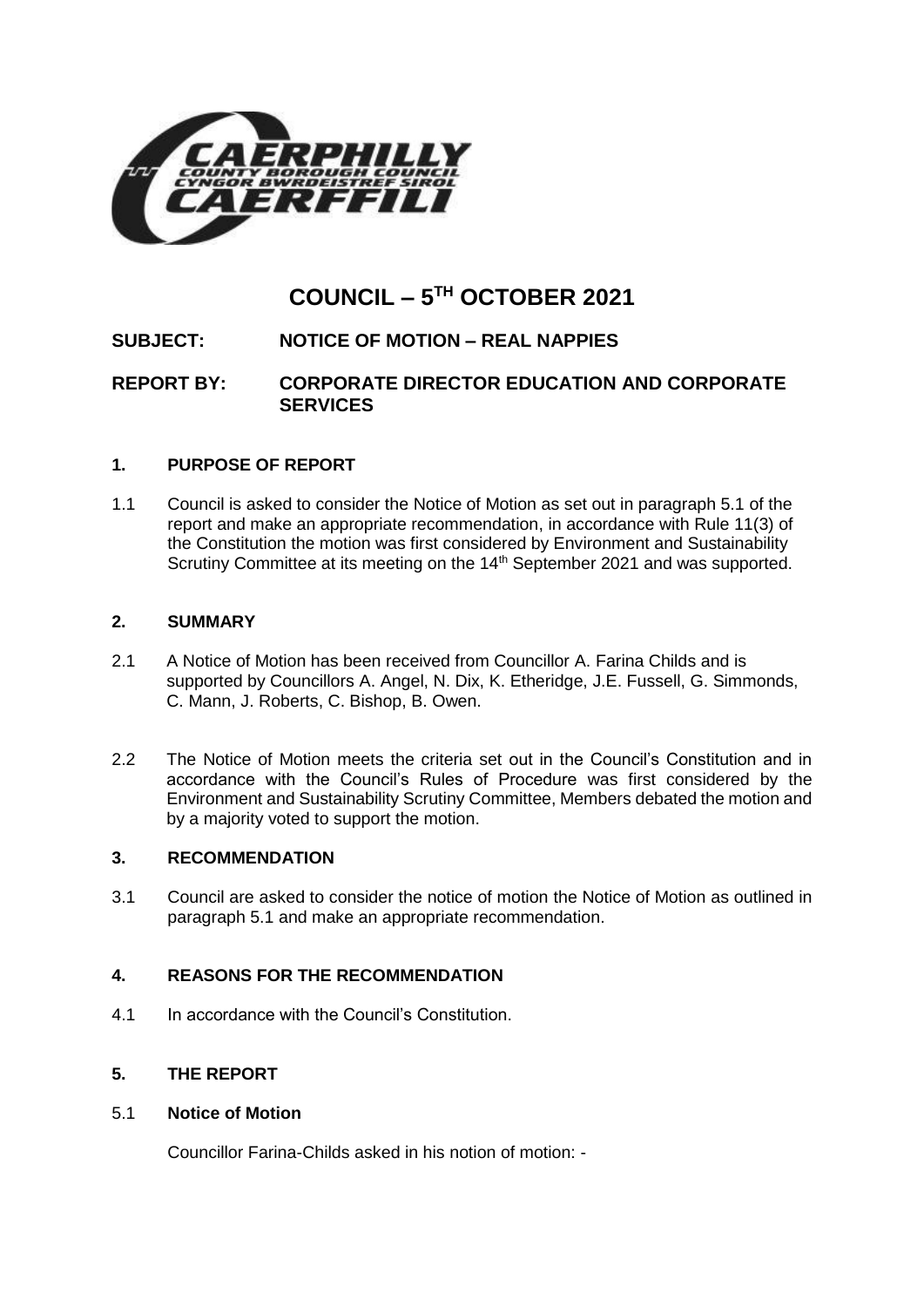To ask that Caerphilly County Borough Council to implement a voucher system to encourage families to switch from disposable nappies to reusable nappies.

5.2 Councillor Farina-Childs provided the following information in support of his notice of motion.

Single use nappies are made using plastics, elastics, adhesive, paper pulp and chemicals, they are resources expensive using up oil and lots and lots of trees, nappies do not readily degrade and can leach toxins into the ground. It costs 3 times as much to get a disposable nappy to landfill or incineration than it does to buy it. In a  $2^{1}/_{2}$  year period each baby will produce approximately 5,000 nappies, filling 156 black bags (the equivalent weight of an average family car), with a cost to parents of between £700 - £1,300.

Other local authorities in Wales have already adopted cashback incentive schemes to make the switch to reusable nappies, through a simple application process.

As a Council dedicated to waste reduction and carbon neutrality this simple scheme could reduce waste, save money for families in and save our environment.

#### **6. ASSUMPTIONS**

6.1 As a notice of motion is a procedural matter and must be dealt with in accordance with Council's Constitution, no assumptions have been made.

#### **7. SUMMARY OF INTEGRATED IMPACT ASSESSMENT**

- 7.1 This report does not require an Integrated Impact Assessment as it relates to a procedural matter under the Councils Constitution.
- 7.2 The procedural rules regarding a Notice of Motion are contained within Council's Constitution as adopted in May 2002. The Council's Constitution sets out the framework for the decision-making roles and responsibilities.
- 7.3 However the outcome of the Notice of Motion and any subsequent reports arising from it may require an Integrated Impact Assessment.

#### **8. FINANCIAL IMPLICATIONS**

8.1 There are no financial implications associated with this report.

#### **9. PERSONNEL IMPLICATIONS**

9.1 There are no personnel implications associated with this report.

#### **10. CONSULTATIONS**

10.1 The Notice of Motion was considered by the Environment and Sustainability Scrutiny Committee at its meeting on the 14<sup>th</sup> September 2021 the comments of the Committee are summarised below.